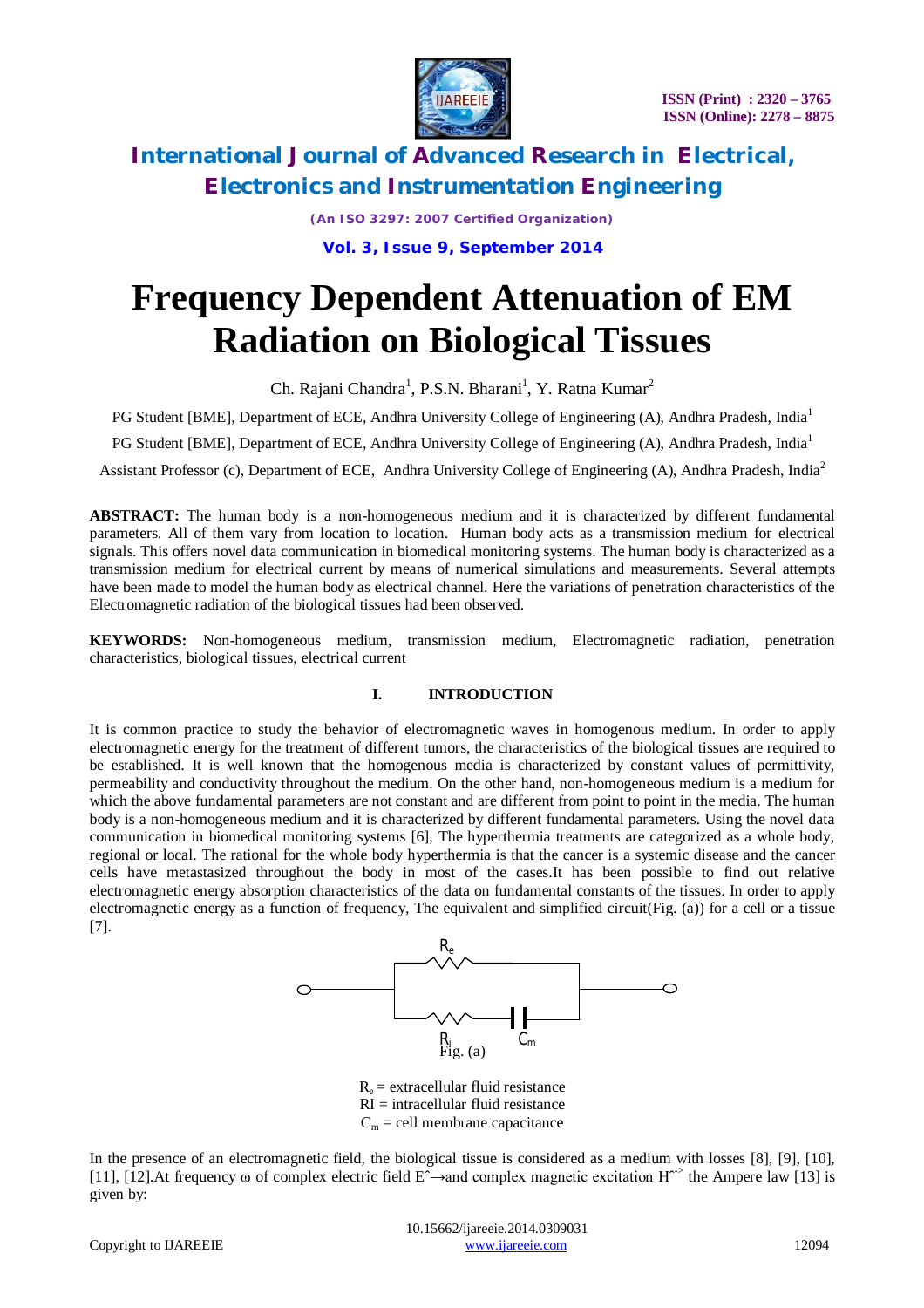

*(An ISO 3297: 2007 Certified Organization)*

#### **Vol. 3, Issue 9, September 2014**

$$
\overrightarrow{rot}\overrightarrow{R} = j\omega\hat{\epsilon}\overrightarrow{E}
$$
 (1)

The complex permittivity  $\varepsilon$  characterizes the biological tissue with conduction losses, and can be written in the following form [9], [11], [12]:

$$
\varepsilon^{\hat{}} = \varepsilon \left( \varepsilon' - j \varepsilon'' \right) \tag{2}
$$

Where  $\varepsilon_0 = 8.8 \times 10^{-12}$  F/m is the absolute permittivity

 $\varepsilon' = \frac{\varepsilon}{\varepsilon_0}$  And  $\varepsilon'' = \frac{\sigma}{\omega \varepsilon}$  $\frac{6}{\omega \epsilon_0}$  are the relative permittivities with the conductivity  $\sigma$  and the dielectric permittivity  $\epsilon$  of the biological tissue. ε' and ε'' are often indirectly measured by using RF impedance bridges and are provided into tables as a function of the frequency [9], [11]. A new approach is adopted here to evaluate the power attenuation caused by the presence of a biological tissue between the transmitter and receiver coupled coils. The magnetic field propagation in the biological tissue which is defined by its parameters of permittivity ε, conductivity σ and permeability of vacuum μ0, is according to the magnetic wave equation, [13], using the Laplacian operator  $\nabla^2$ :

$$
1/\mu_0 \nabla^2 \overrightarrow{B'} = \sigma \frac{\partial \overrightarrow{B'}}{\partial t} + \varepsilon \frac{\partial^2 \overrightarrow{B'}}{\partial t}
$$
 (3)

For a sinusoïdal variation of magnetic field  $\overline{B}^{\lambda} = \overline{B}e^{jwt}$  Equation (3) becomes:

$$
\nabla^2 \overrightarrow{B}^{\sim} = j\omega\mu_0(\sigma + j\omega\varepsilon) \overrightarrow{B}^{\sim} = \gamma^2 \overrightarrow{B}^{\sim}
$$
 (4)

where  $\gamma$  (m−1) =  $\alpha$  + iβ is the propagation constant and  $\alpha$ , β are attenuation and phase constants, respectively.

$$
\alpha = \omega \sqrt{\frac{\mu_0 \epsilon}{2} \left( \sqrt{1 + t g^2 \delta} - 1 \right)}
$$
(5)

$$
\beta = \omega \sqrt{\frac{\mu_0 \epsilon}{2} \left( \sqrt{1 + t g^2 \delta} + 1 \right)} \tag{6}
$$

The losses of the medium are represented by the tangent of loss [7].

$$
tg\delta = \frac{\epsilon^{\prime}}{\epsilon'} = \frac{\sigma}{\omega\epsilon} \tag{7}
$$

#### **Tissue Characteristics of Human Body**

The attenuation constant in the biological tissue is a function of frequency, conductivity, permittivity and permeability of the bio-tissue. When an EM wave is allowed to incident on the tissue in such a way that electric field is parallel to the interference between the tissues, two adjacent tissues absorb power. Under these conditions, the electric fields are tangent to the interference between the pair of tissues and they are equal. When the electric fields are perpendicular to the interface, the conduction and displacement current becomes continuous across the interference. The following cases are considered for finding at the relative absorption of EM energy.The electric field vector parallel to the interference between the tissues.The electric field vector perpendicular to the interference between tissues.

#### **II. RESULTS**

The attenuation constant of a non-homogenous medium [human body] is evaluated by the expression (8)

$$
\alpha = \omega \sqrt{\frac{\mu \varepsilon}{2} \left[ \sqrt{1 + \frac{\sigma^2}{\omega^2 \varepsilon^2} - 1} \right]}
$$
 (8)

Using the expression (8) the attenuation constant for different mediums like dry skin, wet skin, fat, muscle and cortical bone and bone marrow and the corresponding figures [1-6(c)] with respect to frequency varying from 10 KHz to 1GHz.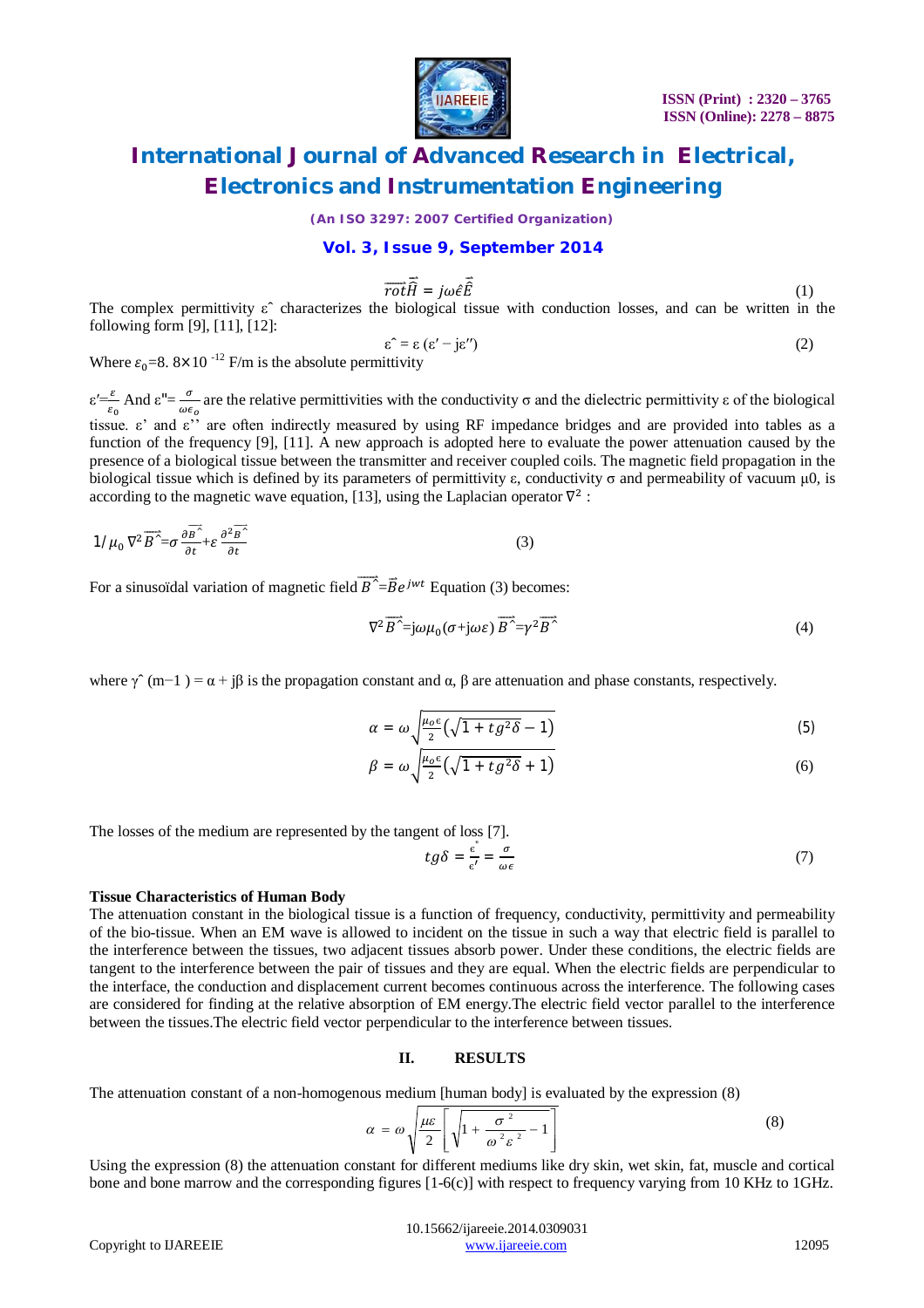

### *(An ISO 3297: 2007 Certified Organization)*

800 1 700 0.9 1.4 RELATIVE PERMITTIVITY (cr) **RELATIVE PERMITTIVITY(єr)** 600 0.8 1.2 0.7 500  $\begin{array}{ccc}\n0 & 0 & 0 & 0 & 0 \\
0 & 0 & 0 & 0 \\
0 & 0 & 0 & 0\n\end{array}$ **A T T E N U A T I O N** 0.6 400 0.8 0.5 300 0.4  $200$ 0.6 0.3 100 0.4 0.2  $\Omega$ 0.2 0.1 0 2 4 6 8 10 0 0 10000 100000 1000000 10000000 100000000 1000000000 **FREQUENCY(MHz)** 10000 100000 1000000 10000000 100000000 1000000000 -0.1 **FREQUENCY(Hz) FREQUENCY (Hz)** Fig. 1 (a) Fig. 1 (b) Fig. 1 (c)

### **Vol. 3, Issue 9, September 2014**



In Fig. 1(a), it is observed that the conductivity is very low at lower frequencies and while going towards the high frequencies the conductivity increases with increase in frequency.

In Fig. 1(b), the permittivity of dry skin tissues is observed to be high at low frequencies and gradually decreases with increase in the frequency.

In Fig. 1(c), the minimum attenuation of electromagnetic radiation by the dry skin tissues is observed at the frequencies around 10 KHz and maximum attenuation at around 10 MHz.



Fig. 2 (a) A plot of conductivities of wet skin tissues at corresponding tissues Fig. 2 (b) A plot of permittivities of wet skin tissues at corresponding tissues Fig. 2 (c) A plot of Attenuation of wet skin tissues at corresponding tissues

In Fig.2(a), it is observed that the conductivity is linearly increasing with the increase of frequency of radiation. In Fig.2(b), the permittivity of wet skin tissues is observed to be high at low frequencies and gradually decreases with increase in the frequency.

In Fig.2(c), the maximum attenuation of electromagnetic radiation by the wet skin tissues is observed at the frequencies around 1MHz .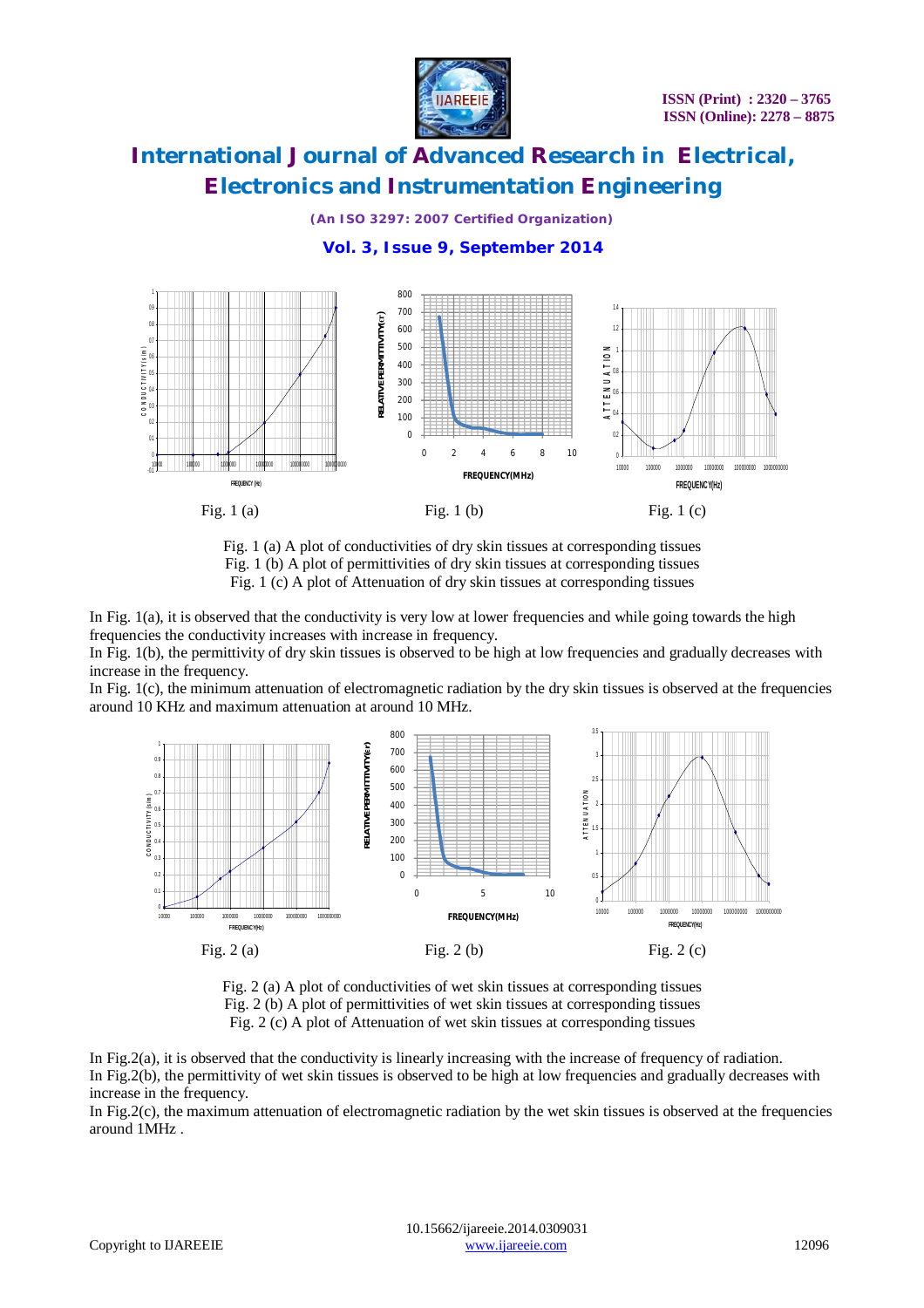

## *(An ISO 3297: 2007 Certified Organization)*  **Vol. 3, Issue 9, September 2014**



#### Fig. 3 (a) A plot of conductivities of fat tissues at corresponding tissues Fig. 3 (b) A plot of permittivities of fat tissues at corresponding tissues Fig. 3 (c) A plot of Attenuation of fat tissues at corresponding tissues

In Fig. 3(a), it is observed that the conductivity takes place even at the low frequencies and also increases with frequency

In Fig. 3(b), the permittivity of fat tissues is observed to be high at low frequencies and gradually decreases with increase in the frequency.

In Fig. 3(c), the maximum attenuation of electromagnetic radiation by the fat tissues is observed at the frequencies around 10 KHz .





In Fig. 4(a), it is observed that the conductivity takes place even at the low frequencies and also increases with frequency

In Fig. 4(b), the permittivity of muscle tissues is observed to be high at low frequencies and gradually decreases with increase in the frequency.

In Fig. 4(c), the maximum attenuation of electromagnetic radiation by the muscle tissues is observed at the frequencies around 10 KHz .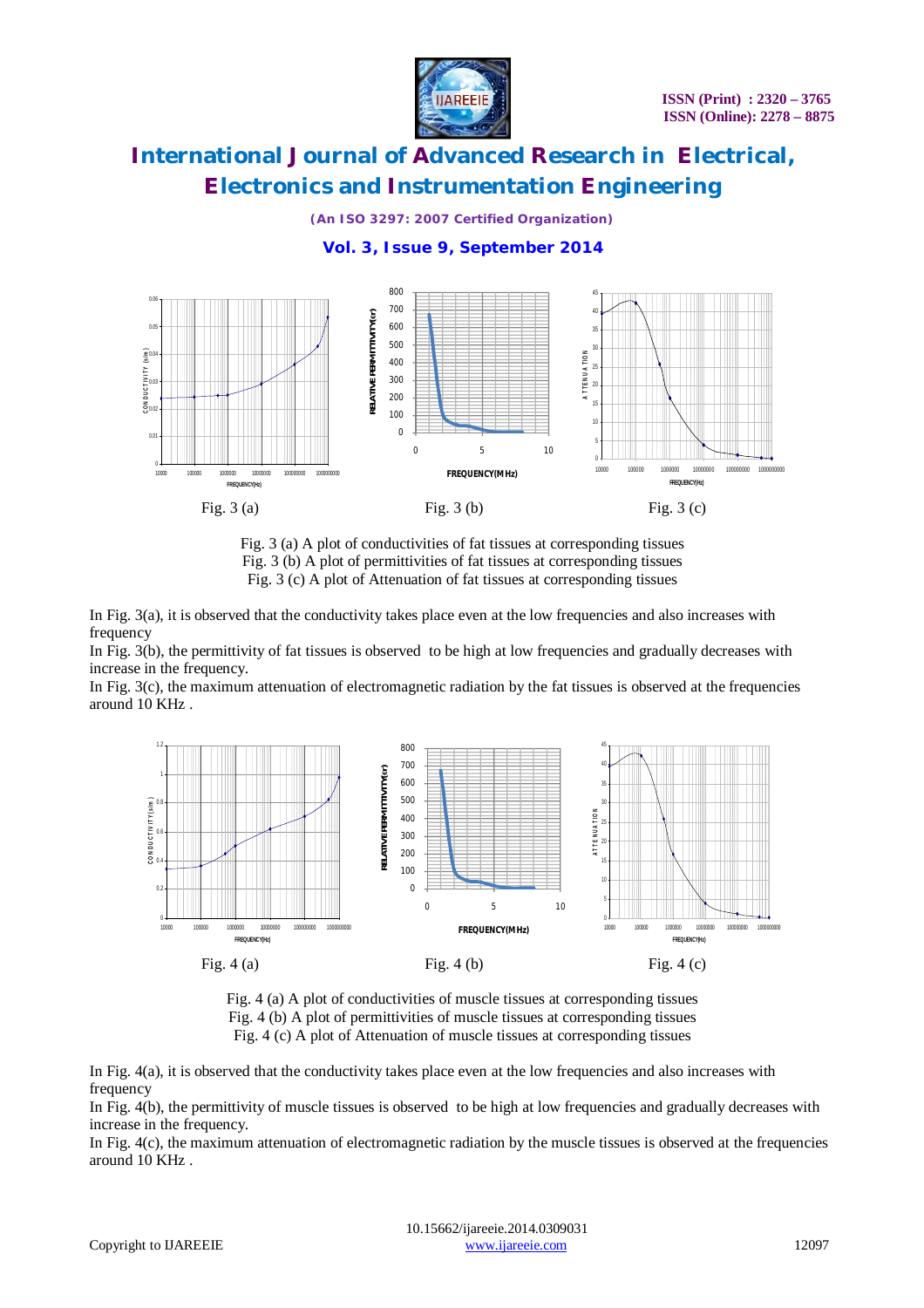

### *(An ISO 3297: 2007 Certified Organization)*

 **Vol. 3, Issue 9, September 2014**



Fig. 5 (a) A plot of conductivities of corticle bone tissues at corresponding tissues Fig. 5 (b) A plot of permittivities of corticle bone tissues at corresponding tissues Fig. 5 (c) A plot of Attenuation of corticle bone tissues at corresponding tissues

In Fig.  $5(a)$ , it is observed that the conductivity takes place only at high frequencies In Fig. 5(b), the permittivity of bone tissues is observed to be high at low frequencies and gradually decreases with increase in the frequency.

In Fig. 5(c), the attenuation of bone tissues is observed to be high at low frequencies and gradually decreases with increase in the frequency.





In Fig. 6(a), it is observed that the conductivity takes place only at high frequencies In Fig. 6(b), the permittivity of bone marrow tissues is observed to be high at low frequencies and gradually decreases with increase in the frequency.

In Fig. 6(c), the attenuation of bone marrow tissues is observed only at high frequencies around 100 MHz

### **III. CONCLUSION**

Thus variations of the penetration characteristics such as conductivity and relative permittivity are plotted at various frequencies. From these we can obtain the attenuation of Electromagnetic radiation on different biological tissues such as skin, fat, muscle, corticle bone and bone marrow at the corresponding frequency range of 10KHz to 1GHz.